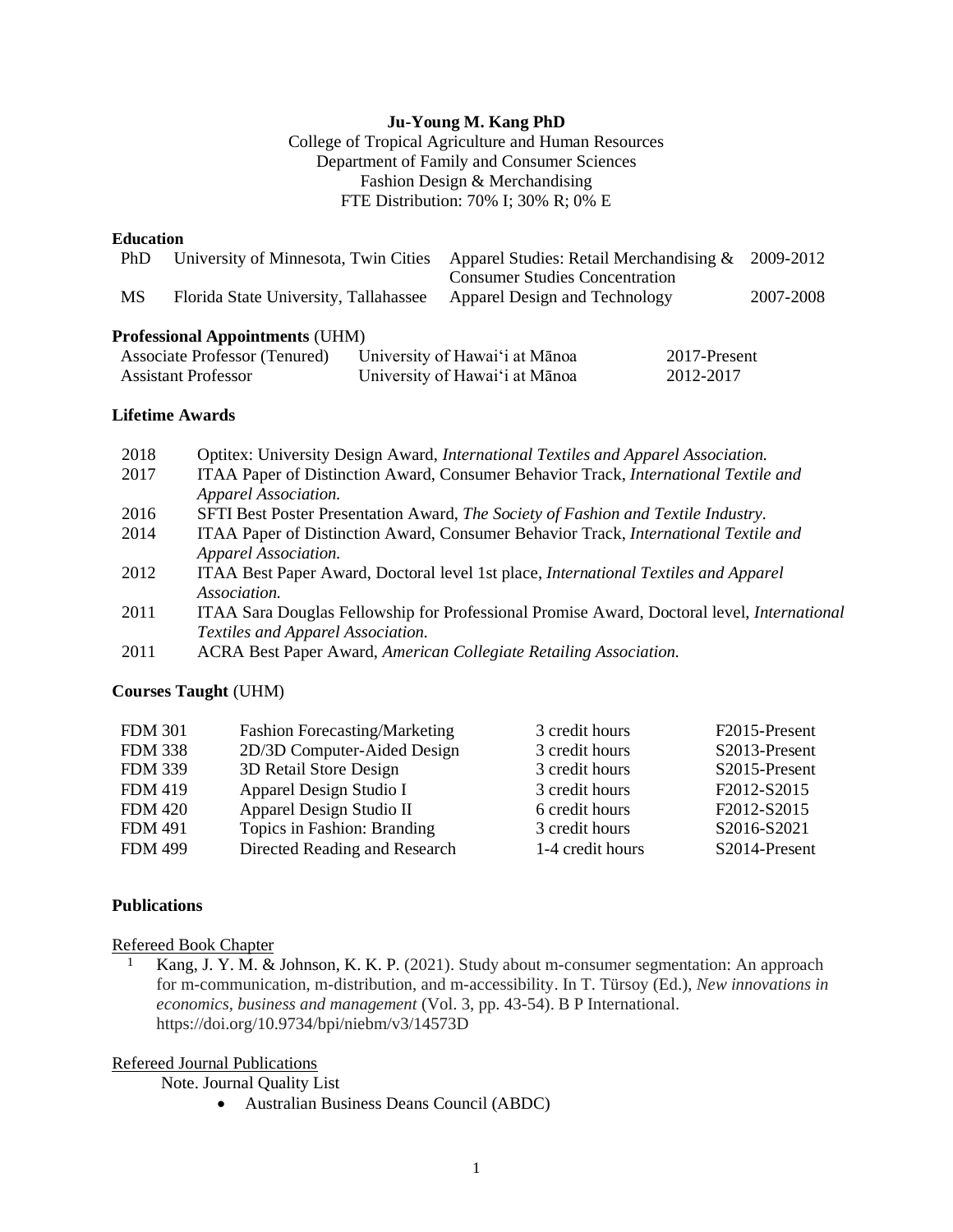- Social Sciences Citation Index (SSCI)
- Science Citation Index Expanded (SCIE)
- Scopus
- + **Kang, J. Y. M.** (under review). Artificial intelligence-powered digital solutions in the e-commerce industry: A mixed-methods study on AI-based customer services. *Journal of Fashion Marketing and Management.*
- + **Kang, J. Y. M.,** Lee, J. Y., & Kim J. E. (under review). Artificial intelligence-based chatbot platforms: The moderating effect of omnichannel shopping tendency. *International Journal of Technology Management.*
- + Lin, S, **Kang, J. Y. M**., & Boorady, L. (under review). Experiencing the difference between a virtual and in-person fit session. *Clothing and Textiles Research Journal.*
- + **Kang, J. Y. M.,** Kim, J.E., Kim J, Lee, J. Y., & Lin, S. (under 2 nd revision review). How mobile augmented reality digitally transforms the retail sector: Examining Trust in augmented reality apps and online/offline store patronage intention. *Journal of Fashion Marketing and Management.*
- 22 **Kang, J. Y. M.** (2019). What drives Omnichannel Shopping Behaviors?: Fashion Lifestyle of Social-Local-Mobile Consumers. *Journal of Fashion Marketing and Management, 23*(2), 224-238. [Impact factor (2021): 3.41 from Google; **ABDC** Journal List: Rank B; **SSCI**; **Scopus**]
- 21 Kim, J. E., Lloyd, S., Adebeshin, K., & **Kang, J. Y. M.** (2019). Decoding fashion advertising symbolism in masstige and luxury brands. *Journal of Fashion Marketing and Management, 23*(1), 1361-2026. [Impact factor (2021): 3.41; **ABDC** Journal List: Rank B; **SSCI; Scopus**]
- 20 **Kang, J. Y. M.** (2018). Showrooming, webrooming, and user-generated content creation in the Omnichannel Era. *Journal of Internet Commerce,17*(2), 145-169 [Impact factor (2019): 1.86 from Google; **ABDC** Journal List: Rank B; **Scopus**]
- 19 Lin, S, Johnson, R. R., & **Kang, J. Y. M**. (2018). Fitting simulation evaluation of two types of virtual avatars. *Journal of Textile Engineering & Fashion Technology, 4*(2), 123-128.
- 18 **Kang, J. Y. M.** & Kim, J. (2017). Online customer relationship marketing tactics through social media and perceived customer retention orientation of the green retailer. *Journal of Fashion Marketing and Management*, *21*(3), 298-316 [Impact factor (2021): 3.41 from Google; **ABDC** Journal List: Rank B; **SSCI**; **Scopus**]
- 17 **Kang, J. Y. M.** (2017). Customer interface design for customer co-creation in the social era*. Computers in Human Behavior, 73,* 554-567 [Impact factor (2020): 6.829 from Elsevier & Google; **ABDC** Journal List: **Rank A**; **SSCI**; **Scopus**]
- 16 **Kang, J. Y. M.** & Kim, J. (2016). Effect of perceived luxuriousness on brand equity. *The Research Journal of the Costume Culture, 24*(5), 697-708.
- 15 **Kang, J. Y. M.**, & Johnson, K. K. P. (2015). F-Commerce Platform for Apparel Online Social Shopping: Testing a Mowen's 3M Model. *International Journal of Information Management. 35*, 691-701. [Impact factor (2018): 5.063; **ABDC** Journal List: **Rank A\***; **SSCI**; **Scopus**]
- 14 Kim, J., & **Kang, J. Y. M.** (2015). Investigation of the role of proximity of clothing to selfanticipating risky appearance management behaviors. *International Journal of Fashion Design, Technology and Education*, *8*(3), 235-242. [Impact factor (2021): 1.51 from Google; **Scopus**]
- 13 **Kang, J. Y. M.**, & Johnson, K. K. P. (2015). Positive word-of-mouth for mobile location-based service retail apps usage. *International Journal of Mobile Communications, 13*(6), 599-618. [Impact factor (2016): 1.328 from Google; **SSCI**; **Scopus**]
- 12 Wu, J., **Kang, J. Y. M.**, Kim, H. Y., & Johnson, K. K. P. (2015). MC 2.0: Testing an apparel codesign experience model. *Journal of Fashion Marketing and Management, 19*(1), 69-86. [Impact factor (2021): 3.41 from Google; **ABDC** Journal List: Rank B; **SSCI**; **Scopus**]
- 11 **Kang, J. Y. M.,** Mun, J., & Johnson, K. K. P. (2015). In-store mobile usage: Downloading and usage intention toward mobile location-based retail apps. *Computers in Human Behavior, 46,* 210- 217. [Cited by 237 journals; impact factor (2020): 6.829 from Elsevier & Google; **ABDC** Journal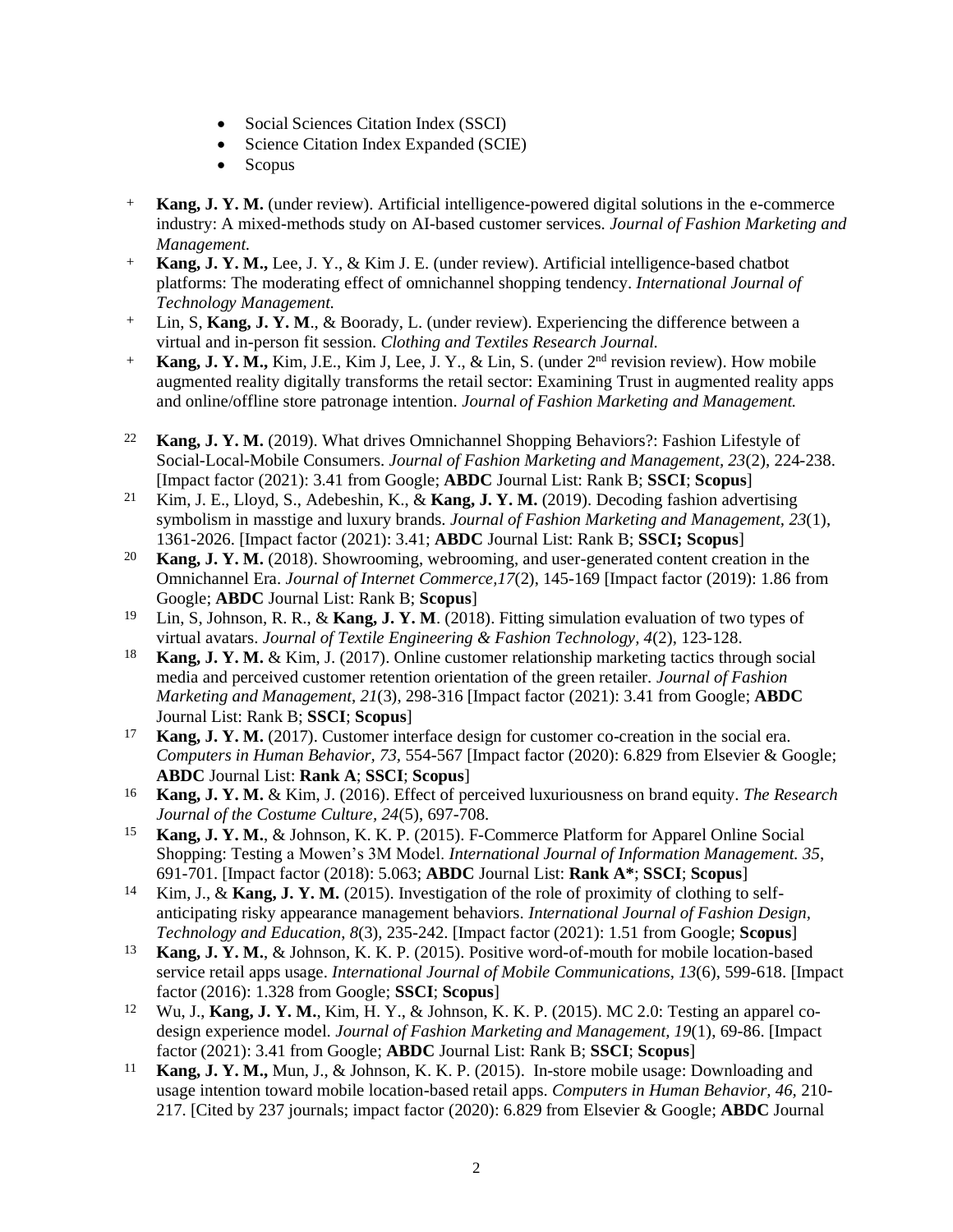List: **Rank A; SSCI**; **Scopus**]

- 10 **Kang, J. Y. M.** (2014). Augmented reality and motion capture apparel e-shopping values and usage intention. *International Journal of Clothing Science and Technology, 26*(6), 486-499. [4-year Impact factor: 1.143 from SCI journal; **SCIE**; **Scopus**]
- 9 **Kang, J. Y. M.** (2014). Repurchase loyalty for customer social co-creation e-marketplaces. *Journal of Fashion Marketing and Management, 18*(4), 452-464. [Impact factor (2021): 3.41 from Google; **ABDC** Journal List: Rank B; **SSCI**; **Scopus**]
- 8 Kim, H. Y., Johnson, K. K. P., **Kang, J. Y. M.**, & Lee, J. Y. (2014). Latino retail entrepreneurship in Minnesota: Implications for extension educators. *Journal of Human Sciences and Extension, 2*(1), 99-101.
- 7 **Kang, J. Y. M.**, Johnson, K. K. P., & Wu, J. (2014). Consumer style inventory and intent to social shop online for apparel using social networking sites. *Journal of Fashion Marketing and Management, 18*(3), 301-320. [Impact factor (2021): 3.41 from Google; **ABDC** Journal List: Rank B; **SSCI**; **Scopus**]
- 6 **Kang, J. Y. M.**, Johnson, K. K. P., & Kim, J. (2013). Clothing functions and use of clothing to alter mood. *International Journal of Fashion Design, Technology and Education, 6*(1), 43-52. [Impact factor (2021): 1.51 from Google; **Scopus**]
- 5 **Kang, J. Y. M.**, & Johnson, K. K. P. (2013). How does social commerce work for apparel shopping?: Apparel social e-shopping with social network storefronts. *Journal of Customer Behaviour, 12*(1), 53-72. [Impact factor (2017): 1.659; **ABDC** Journal List]
- 4 **Kang, J. Y. M.**, & Johnson, K. K. P. (2013). M-Consumer segmentation: M-Communication, mdistribution, and m-accessibility. *International Journal of Marketing Studies, 5*(1), 86-95.
- 3 Kim, H. Y., **Kang, J. Y. M**., & Johnson, K. K. P. (2012). Effect of consumer relationship proneness on perceived loyalty program attributes and resistance to change. *International Journal of Retail and Distribution Management, 40*(5), 376-387. [Impact factor (2021): 3.77 from Google; **ABDC** Journal List: **Rank A**; **SSCI**; **Scopus**]
- 2 **Kang, J. Y. M**., & Kim, E. (2012). E-Mass customization apparel shopping: Effects of desire for uniqueness for consumer products and perceived risk. *International Journal of Fashion Design, Technology and Education*, *5*(2), 91-103. [Impact factor (2021): 1.51 from Google; **Scopus**]
- 1 Johnson, K. K. P., Mun, J., Ju, H., **Kang, J. Y. M**., Kim, H. Y., & Wu, J. (2011). Socialization and teen fashion magazines: What are the messages? *International Journal of Costume and Fashion*, *11*(2), 1-12.

## Conference Proceedings

- 38 Lin, S., & **Kang, J. Y. M.,** & Boorady, L. (2020). Experiencing the difference between a virtual and in-person fit session. *Proceedings of the International Textile and Apparel Association #77, Virtual Conference.*
- 37 Lin, S., & **Kang, J. Y. M.** (2019). Body scanning to develop an avatar for fitting simulation. *Proceedings of the International Textile and Apparel Association #76*, Las Vegas, CA.
- 36 **Kang, J. Y. M.** & Lin, S. (2019). Virtual costume museum exhibition incorporating 3-D technology. *Proceedings of the International Textile and Apparel Association #76*, Las Vegas, CA.
- 35 **Kang, J. Y. M.** (2017). Creation of a 3D digital fashion show with 3D virtual prototyping of clothing. *Proceedings of the International Textile and Apparel Association #74*, St. Petersburg, FL.
- 34 **Kang, J. Y. M.** (2017). Social-Local-Mobile consumers' fashion lifestyle and omnichannel shopping. *Proceedings of the International Textile and Apparel Association #74*, St. Petersburg, FL. **\*ITAA Paper of Distinction Award, Consumer Behavior Track**
- 33 **Kang, J. Y. M.** (2017). Augmented reality mobile apps in fashion retail: Expectancy-value judgments. *Proceedings of the International Textile and Apparel Association #74*, St. Petersburg, FL.
- 32 **Kang, J. Y. M.,** Lin, S., Reilly, A., & Bahng, Y. (2016). E-Industry competitive structure and e-market demand for Hawaiian Aloha fashions. *The Society Fashion & Textile Industry International Conference*,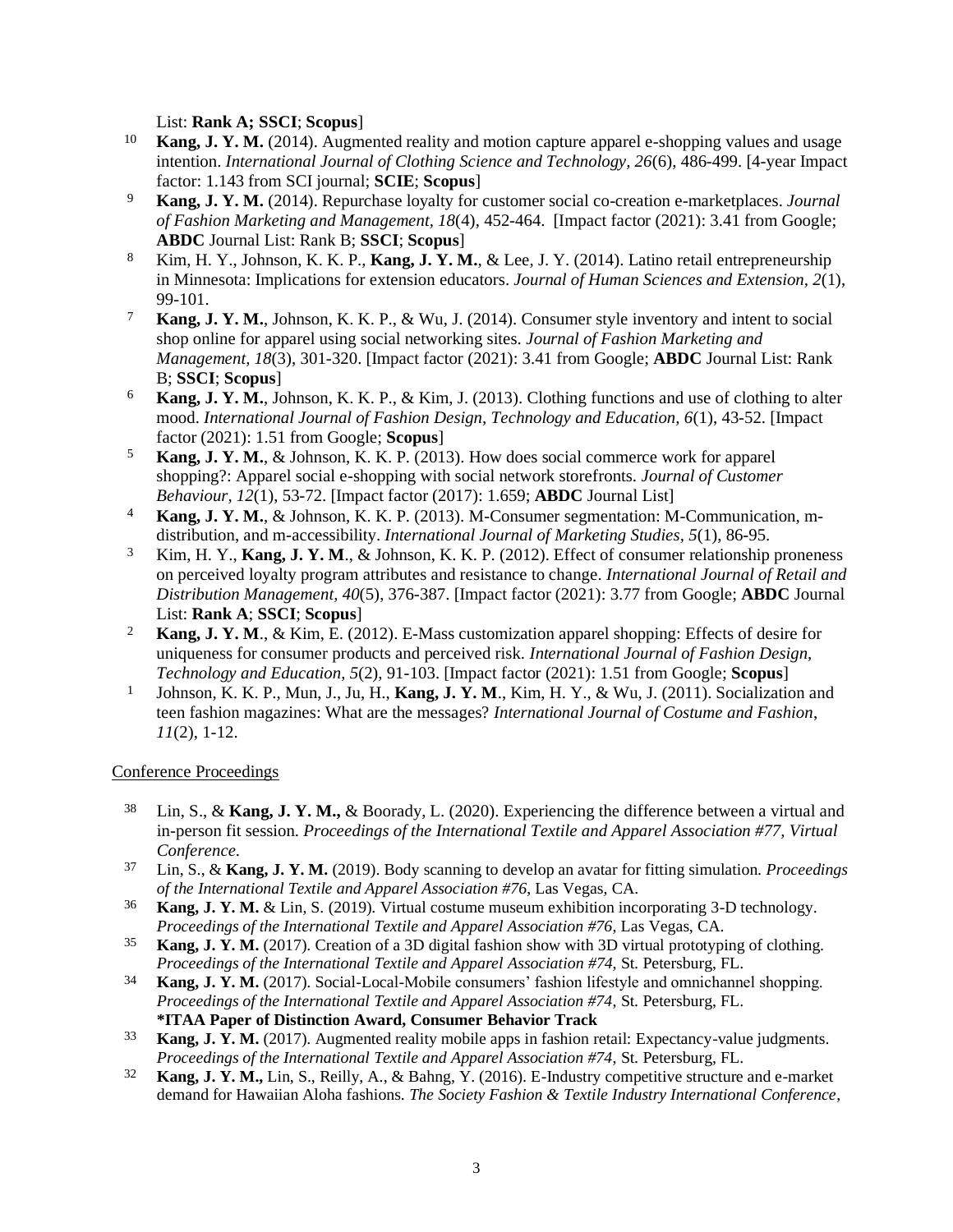Honolulu, HI.

\***SFTI Best Poster Presentation Award**

- 31 Lin, S., **Kang, J. Y. M.,** & Johnson, R. (2016). Fit compared on live and virtual simulation. IFHE World Congress 2016, Daejeon, S. Korea
- <sup>30</sup> Lin, S., Johnson, R., **Kang, J. Y. M.** (2015). Fit compared on live and virtual mannequins  $6<sup>th</sup>$ *International Conferences on 3D Body Scanning Technologies*, Lugano, Switzerland.
- 29 **Kang, J. Y. M.** (2015). Virtual prototyping for planning from product design to retail store visualizations and simulations. *Proceedings of the International Textile and Apparel Association #72*, Santa Fe, NM.
- 28 **Kang, J. Y. M.** (2015). Customer interface design for co-creation in the social era. *Proceedings of the International Textile and Apparel Association #72*, Santa Fe, NM.
- 27 Novikoff, S. L., Schmidt, C., & **Kang, J. Y. M.** (2015). Omni-channel purchase journey with multi-device paths. *Proceedings of the International Textile and Apparel Association #72*, Santa Fe, NM.
- 26 **Kang, J. Y. M.**, Mun, J., & Johnson, K. K. P. (2014). Downloading and usage intentions of mobile location-based retail apps: Perceived characteristics of innovations. *Proceedings of the International Textile and Apparel Association #71*, Charlotte, NC.
- 25 **Kang, J. Y. M.** (2014). Eco-Customer relationship marketing tactics through social media, eco-customer retention orientation of the retailer, and patronage behavior. *Proceedings of the International Textile and Apparel Association #71*, Charlotte, NC.
- 24 **Kang, J. Y. M.** (2014). Showrooming, webrooming, and user-generated content creation: The moderating effect of SoLoMo. *Proceedings of the International Textile and Apparel Association #71*, Charlotte, NC.
	- \***ITAA Paper of Distinction Award, Consumer Behavior Track**
- 23 **Kang, J. Y. M.**, & Johnson, K. K. P. (2014). F-Store loyalty in f-commerce: A multichannel perspective. *Proceedings of the American Collegiate Retailing Association*, Dallas, TX.
- 22 Lin, S., Johnson, R., **Kang, J. Y. M.**, Stricker, D., & Cui, Y. (2013). Fitting simulation evaluated on selfbody scanned and programmed avatars. *4 th International Conferences on 3D Body Scanning Technologies*, 62-66, Long Beach, CA.
- 21 **Kang, J. Y. M.**, & Johnson, K. K. P. (2013). Facebook commerce platform and social shopping for apparel: Testing a Mowen's 3M model. *Proceedings of the International Textile and Apparel Association #70*, New Orleans, LA.
- 20 **Kang, J. Y. M.**, & Johnson, K. K. P. (2013). An application of Web 3.0: Positive WOM for mobile location-based apparel shopping services usage. *Proceedings of the International Textile and Apparel Association #70*, New Orleans, LA.
- 19 **Kang, J. Y. M.**, & Johnson, K. K. P. (2013). Appearance and social psychological meanings of a favorite clothing item. *Proceedings of the International Textile and Apparel Association #70*, New Orleans, LA.
- 18 **Kang, J. Y. M.** (2013). Augmented reality and motion capture e-shopping usage for apparel: Webcam social shopper. *Proceedings of the International Textile and Apparel Association #70*, New Orleans, LA.
- 17 **Kang, J. Y. M.** (2013). Repurchase loyalty for customer social co-creation e-marketplaces. *Proceedings of the International Textile and Apparel Association #70*, New Orleans, LA.
- 16 Lin, S., **Kang, J. Y. M.**, & Yan, C. (2013). Body scanning avatar and draping simulation. *International Textile and Apparel Association #70*, New Orleans, LA.
- 15 **Kang, J. Y. M.**, & Johnson, K. K. P. (2012). M-Consumer segmentation: M-communication, mdistribution, and m-accessibility. *Proceedings of the International Textile and Apparel Association #69,* Honolulu, HI.
- 14 **Kang, J. Y. M.**, & Johnson, K. K. P. (2012). Appearance comparison and clothing practices for enhancing mood. *Proceedings of the International Textile and Apparel Association #69,* Honolulu, HI.
- 13 **Kang, J. Y. M.**, & Johnson, K. K. P. (2012). How does social commerce work for apparel shopping?: Apparel social e-shopping with social network storefronts. *Proceedings of the International Textile and Apparel Association #69,* Honolulu, HI. **\*ITAA Best Paper Award (Doctoral 1st place)**
- 12 Kim, H-Y., Johnson, K. K. P., & **Kang, J. Y. M.** (2012). Retail entrepreneurship: A Latino perspective. *Proceedings of the American Marketing Association/American Collegiate Retailing Association* first triennial conference, Seattle, WA.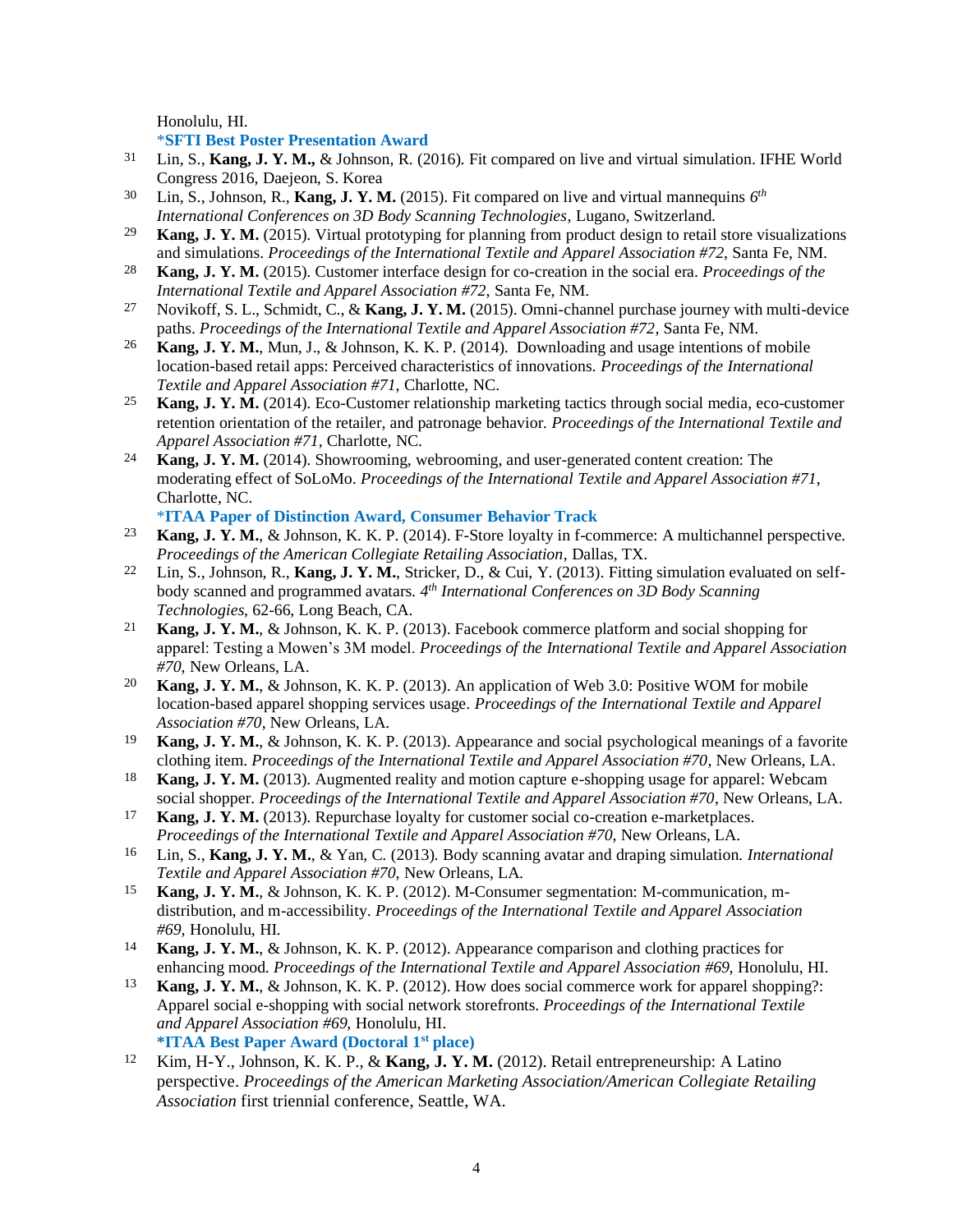- 11 **Kang, J. Y. M.**, Kim, J., & Johnson, K. K. P. (2011). Use of clothing to enhance mood: Personality traits, beliefs, social appearance anxiety, and perceived clothing functions as determinants. *Proceedings of the International Textile and Apparel Association #68,* Philadelphia, PA.
- 10 **Kang, J. Y. M.,** & Johnson, K. K. P. (2011). Influence of mobile affinity, OSL, and personal values on m-shopping attitude and intention**:** A mixed methods inquiry. *Proceedings of the International Textile and Apparel Association #68,* Philadelphia, PA.
- 9 Kim, H-Y., Yoo, J., **Kang, J. Y. M.**, & Mun, J. M., Johnson, K. K. P. (2011). Applying vanity theory to luxury consumption behavior. *Proceedings of the International Textile and Apparel Association #68,* Philadelphia, PA.
- 8 Kim, H-Y., Johnson, K. K. P., **Kang, J. Y. M.**, & Lee, J. Y. (2011). Latino retail entrepreneurs in Minnesota: A Delphi method approach. *Proceedings of the International Textile and Apparel Association #68,* Philadelphia, PA.
- 7 Wu, J., Damminga, C., **Kang, J. Y. M.**, Kim, H-Y., & Johnson, K. K. P. (2011). Mass customization 2.0: Testing a co-design experience model. *Proceedings of the International Textile and Apparel Association #68,* Philadelphia, PA.
- 6 **Kang, J. Y. M.,** Johnson, K. K. P., & Wu, J. (2011). Consumer decision making styles and their relationship to social shopping for apparel using social networking sites. *Proceedings of the KAMS Spring International Conference/2011 ITAA-KAMS Joint Symposium,* Seoul, South Korea, 144-146.
- 5 Kim, H-Y., **Kang, J. Y. M.**, & Johnson, K. K. P. (2011). Effect of consumer relationship proneness on perceived loyalty program attributes and resistance to change. *Proceedings of the American Collegiate Retailing Association,* Boston, MA*.* **\*ACRA Best Paper Award**
- 4 Janigo, K. A., Wu, J., & **Kang, J. Y. M.** (2010). Consumer co-design communities online: A mixed method study of motivation and experience. *Proceedings of the International Textile and Apparel Association #67,* Montreal, QC, Canada.
- 3 Johnson, K. K. P., Mun, J., Ju, H., **Kang, J. Y. M.**, Kim, H-Y., & Wu, J. (2010). Socialization and teen fashion magazines: What are the messages? *Proceedings of the International Textile and Apparel Association #67,* Montreal, QC, Canada.
- 2 Kim, J., **Kang, J. Y. M.**, & Johnson, K. K. P. (2010). A test of the moderating effect of proximity of clothing to self on the relationship between body dissatisfaction and appearance management behaviors. *Proceedings of the International Textile and Apparel Association #67,* Montreal, QC, Canada.
- 1 **Kang, J. Y. M.**, & Kim, E. (2009). Consumers' purchase intentions toward mass customized apparel via online: A theory of planned behavior perspective. *Proceedings of the International Textile and Apparel Association #66,* Bellevue, WA.

# Leadership Roles (Committees, Boards, Advisory, etc.)

- Editorial Board:
	- *International Journal of Operations and Logistics Management*, 2014-2017
	- *Journal of Business Theory and Practice*, 2013-Present
	- *Research in Business and Management*, 2014-Present
	- *Virtual Economics,* 2020-Present
- Journal Reviewer:
	- *Behaviour & Information Technology*
	- *British Journal of Economics, Management & Trade*
	- *Clothing and Textile Research Journal*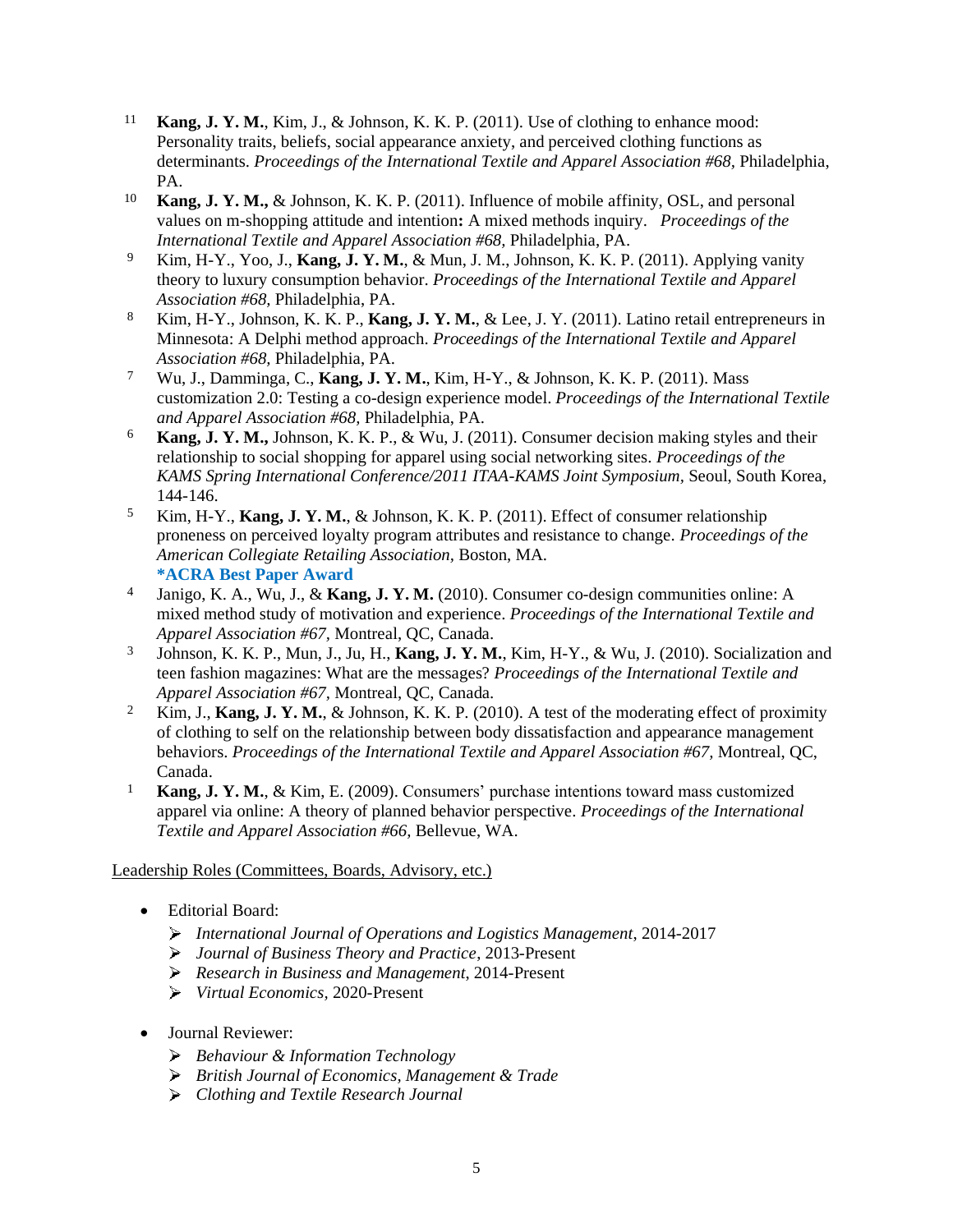- *Journal of Business Theory and Practice*
- *Journal of Consumer Marketing*
- *Journal of Customer Behaviour*
- *Journal of Eurasian Studies*
- *Journal of Fashion Marketing and Management*
- *Journal of Global Fashion Marketing*
- *Journal of Global Economic, Management and Business Research*
- *Journal of Global Research in Education and Social Science*
- *Journal of Research in Interactive Marketing*
- Professional Conferences:
	- *American Collegiate Retailing Association* Conference
		- \* Reviewer for research papers: Etailing, technology, and social media track, Fall 2013
		- \* Reviewer for research papers: Consumer behavior track, Fall 2013
		- Reviewer for research abstracts: Omnichannel retailing and social media track, Fall 2019
	- *Fashion and Communication Symposium* Conference
		- Reviewer for design abstracts, Spring 2014
	- *Fashion and Social Responsibility Symposium* Conference
		- Reviewer for design abstracts, Spring  $2013$
	- *International Textile and Apparel Association* Conference
		- Reviewer for Paper of Distinction Award: Consumer behavior track, Summer 2016; 2017; 2019; 2021
		- Reviewer for Paper of Distinction Award: Social psychological aspects track, Summer 2016; 2018
		- Reviewer for research abstracts: Consumer behavior track, Spring 2015-2021
		- Reviewer for research abstracts: Social psychological aspects track, Spring 2014; 2016-2019
	- *The Society of Fashion & Textile Industry* Conference
		- Program committee, Spring/Summer 2016
- Faculty Senate, CTAHR Instruction committee, Fall 2014-Spring 2016
- CTAHR Website re-design committee, Spring 2013
- FCS DPC committee, Fall 2017, 2020
- FCS Website creation and FDM website/social media management, Summer 2017-Fall 2019; Fall 2020-Present
- FDM Instructor search committee, Spring 2018
- Panel presentations:
	- TAHR Open House, Fall 2019
	- Hawai'i Fashion Month, Fall 2013
	- Honolulu Community College–Makawalu transfer conference, Summer 2013; 2014
- Scholarship chair/committee:
	- *Associated Students of the University of Hawai'i,* Spring 2014
	- *CTAHR Scholarship* selection committee*,* Spring 2013; 2015
	- *FDM Scholarships*, Spring 2014-2019; 2021
	- *Orpha E. Herrick Memorial scholarship,* Spring 2013-2018
- Judge: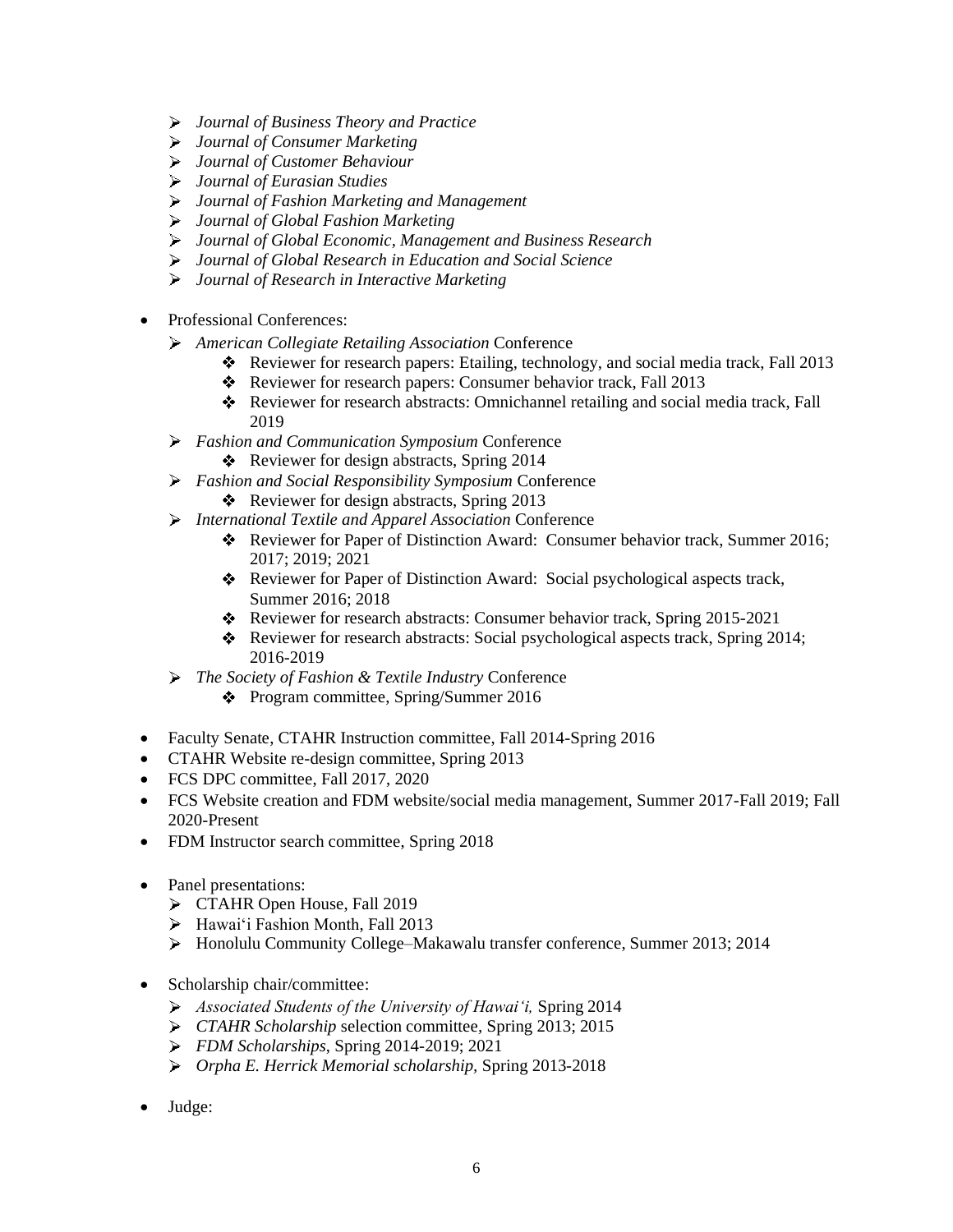- *CTAHR Student Research Symposium,* Undergraduate posters, Spring 2014; 2016
- *UHM Honors Program and Undergraduate Research Opportunities Program,* Undergraduate oral presentation, Fall 2014
- Organizing the Mānoa Experience event, Spring 2016; 2017
- Organizing a promotional video for FDM, Fall 2016
- Poster presentation, In Style: Celebrating 50 Years of UHM Costume Collection, Fall 2015
- Recruitment: Waipahu Intermediate School's Career Fair, Fall 2016; Spring 2018; Spring 2019
- Updating the FDM program description for *Fashion-Schools.org* webpage, Spring 2013, 2015; 2016
- Mentoring/Advising undergraduates for international/national conferences, exhibitions, and research symposiums:

| Year | Course         | Instructor                                                                              | Mentoring/Advising Undergraduates: Student Achievements                            | Region        |
|------|----------------|-----------------------------------------------------------------------------------------|------------------------------------------------------------------------------------|---------------|
| 2019 | <b>FDM 338</b> | Aquino, J. (2019). Low tides. The 7 <sup>th</sup> T-Shirt Art International<br>Ju-Young |                                                                                    | International |
|      |                | Kang                                                                                    | Invited Exhibition, S. Korea.                                                      |               |
|      |                |                                                                                         | Aquino, J. (2019). Views. The 7 <sup>th</sup> T-Shirt Art International Invited    |               |
|      |                |                                                                                         | Exhibition, S. Korea.                                                              |               |
|      |                |                                                                                         | Chong, S. (2019). Watercolor paradise. The 7 <sup>th</sup> T-Shirt Art             |               |
|      |                |                                                                                         | International Invited Exhibition, S. Korea.                                        |               |
|      |                |                                                                                         | Cole, R. (2019). R_The label. The 7 <sup>th</sup> T-Shirt Art International        |               |
|      |                |                                                                                         | Invited Exhibition, S. Korea.                                                      |               |
|      |                |                                                                                         | Kwon, L. (2019). Surfing with aloha. The 7 <sup>th</sup> T-Shirt Art               |               |
|      |                |                                                                                         | International Invited Exhibition, S. Korea.                                        |               |
|      |                |                                                                                         | Kung, D. (2019). Over the city. T-Shirt Art International Invited                  |               |
|      |                |                                                                                         | Exhibition, S. Korea.                                                              |               |
|      |                |                                                                                         | Morrow, K. (2019). Royal aloha. The 7th T-Shirt Art International                  |               |
|      |                |                                                                                         | Invited Exhibition, S. Korea.                                                      |               |
|      |                |                                                                                         | Morrow, K. (2019). Pinapple Paradise. The 7 <sup>th</sup> T-Shirt Art              |               |
|      |                |                                                                                         | International Invited Exhibition, S. Korea.                                        |               |
|      |                |                                                                                         | Puplava, J. (2019). Florals. The 7 <sup>th</sup> T-Shirt Art International Invited |               |
|      |                |                                                                                         | Exhibition, S. Korea.                                                              |               |
|      |                |                                                                                         | Puplava, J. (2019). Swim Good. The 7 <sup>th</sup> T-Shirt Art International       |               |
|      |                |                                                                                         | Invited Exhibition, S. Korea.                                                      |               |
|      |                |                                                                                         | Rambo, D. (2019). Chambers. The 7 <sup>th</sup> T-Shirt Art International          |               |
|      |                |                                                                                         | Invited Exhibition, S. Korea.                                                      |               |
|      |                |                                                                                         | Sakai, J. (2019). Pau Haha. The 7 <sup>th</sup> T-Shirt Art International Invited  |               |
|      |                |                                                                                         | Exhibition, S. Korea.                                                              |               |
| 2018 | <b>FDM 338</b> | Ju-Young                                                                                | *University of Hawaii (2018). Optitex: University Design                           | International |
|      | &              | Kang &                                                                                  | Award. International Textile and Apparel Association, Cleveland,                   | /national     |
|      | <b>FDM 411</b> | Shu-Hwa<br>Lin                                                                          | OH. (\$1,000 prize)                                                                |               |
| 2015 | <b>FDM</b>     | Ju-Young                                                                                | Novikoff, S. L., Schmidt, C., & Kang, J-Y. M. (2015). Omni-                        | International |
|      | 499            | Kang                                                                                    | channel purchase journey with multi-device paths. Proceedings of                   | /national     |
|      |                |                                                                                         | the International Textile and Apparel Association #72, Santa Fe,                   |               |
|      |                |                                                                                         | NM.                                                                                |               |
|      |                |                                                                                         | Novikoff, S. L., Schmidt, C., & Kang, J-Y. M. (2015). Omni-                        | <b>CTAHR</b>  |
|      |                |                                                                                         | channel consumer decision processes with m-internet devices for                    | at UH         |
|      |                |                                                                                         | apparel and electronics purchases. CTAHR and COE Student                           |               |
|      |                |                                                                                         | Research Symposium.                                                                |               |
|      |                |                                                                                         | *FCS Best Undergraduate Poster Presentation Award (\$1,000                         |               |
|      |                |                                                                                         | prize)                                                                             |               |
|      | <b>FDM</b>     | Ju-Young                                                                                | Sanehira, G. (2015). Collected, cut and recreated dress. Design                    | International |
|      | 419/420        | Kang                                                                                    | Exhibition, International Textile and Apparel Association, Santa Fe,               | /national     |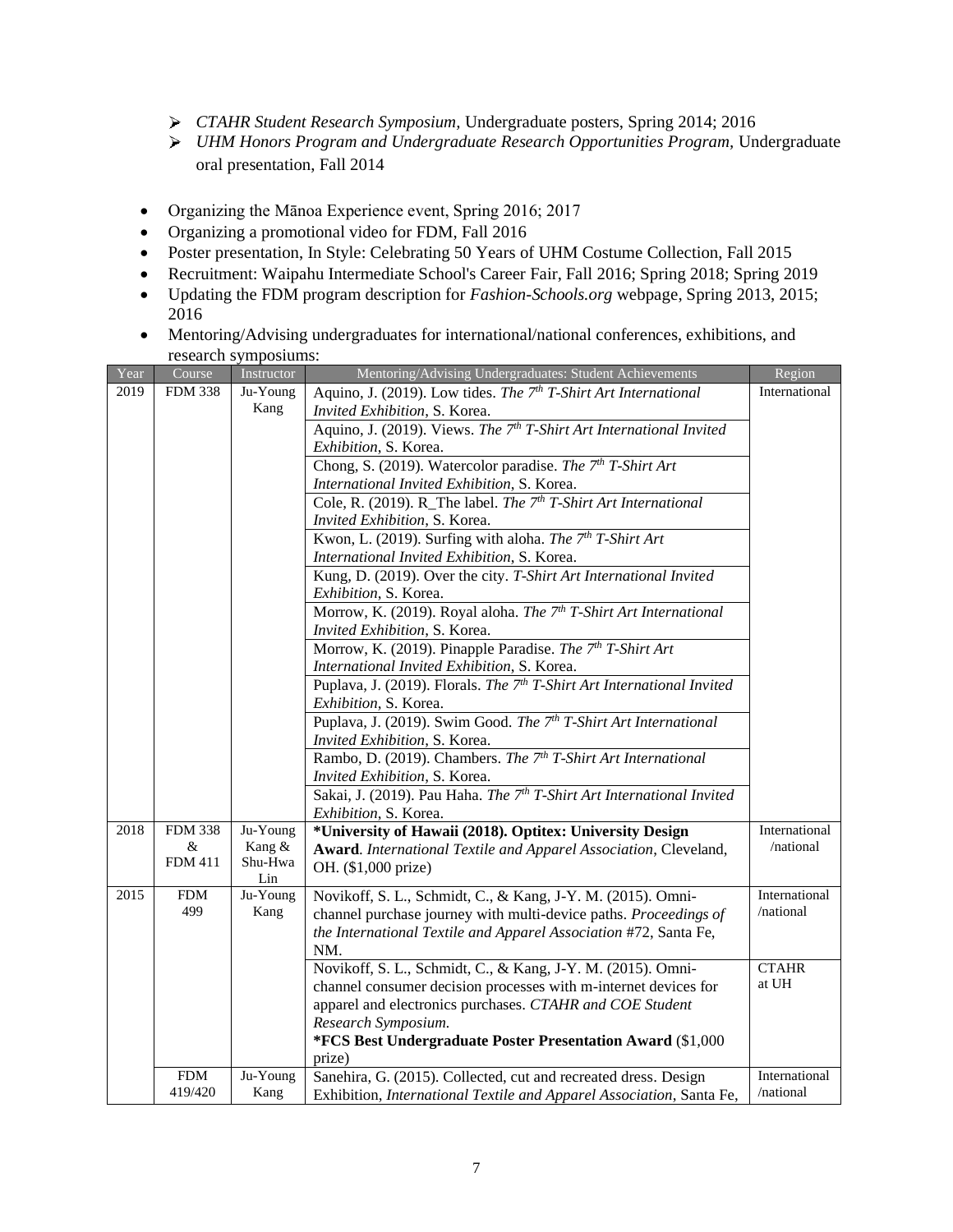|      |             |          | NM.                                                                  |               |
|------|-------------|----------|----------------------------------------------------------------------|---------------|
|      |             |          | *ATEXINC Award for Excellence in Marketable Textile Design           |               |
|      |             |          | Hosomi, A. (2015). Legacy: the past to the present and men to        | International |
|      |             |          | women. Design Exhibition, International Textile and Apparel          | /national     |
|      |             |          | Association, Santa Fe, NM.                                           |               |
|      |             |          | Sanehira, G. (2015). Ortho-litho film. Design Exhibition,            | International |
|      |             |          | International Textile and Apparel Association, Santa Fe, NM.         | /national     |
|      |             |          | *Cotton Incorporated Innovations in Cotton Design Award-2nd          |               |
|      |             |          | <b>Place</b>                                                         |               |
|      |             |          | Hosomi, A. (2015). Grandmother's legacy. Design Exhibition,          | National      |
|      |             |          | Costume Society of America, San Antonio, TX.                         |               |
|      |             |          | King, L. (2015). The beauty of Xiang. Design Exhibition, Costume     | National      |
|      |             |          | Society of America, San Antonio, TX.                                 |               |
| 2014 | ${\rm FDM}$ | Ju-Young | Castro, A. (2014). Salute. Design Exhibition-Live Gallery,           | International |
|      | 419/420     | Kang     | International Textile and Apparel Association, Charlotte, NC.        | /national     |
|      |             |          | Lanier, C. (2014). Draped floral tunic. Design Exhibition-Live       |               |
|      |             |          | Gallery, International Textile and Apparel Association, Charlotte,   |               |
|      |             |          | NC.                                                                  |               |
|      |             |          | Lanier, C. (2014). Floral vest suit. Design Exhibition-Live Gallery, |               |
|      |             |          | International Textile and Apparel Association, Charlotte, NC.        |               |
|      |             |          | Lanier, C. (2014). Island warrior. Design Exhibition-Live Gallery,   |               |
|      |             |          | International Textile and Apparel Association, Charlotte, NC.        |               |
|      |             |          | Yamashige, S. (2014). Rational science. Design Exhibition-Live       |               |
|      |             |          | Gallery, International Textile and Apparel Association, Charlotte,   |               |
|      |             |          | NC.                                                                  |               |
|      |             |          | Yamashige, S. (2014). Bustled romance. Design Exhibition-            |               |
|      |             |          | Mounted Exhibit                                                      |               |
|      |             |          | International Textile and Apparel Association, Charlotte, NC.        |               |
| 2013 | <b>FDM</b>  | Ju-Young | Lee, B. (2013). Catamaran. Design Exhibition-Live Gallery,           | International |
|      | 419/420     | Kang     | International Textile and Apparel Association, New Orleans, LA.      | /national     |
|      |             |          | Lee, B. (2013). Magnetism. Design Exhibition-Live Gallery,           |               |
|      |             |          | International Textile and Apparel Association, New Orleans, LA.      |               |
|      |             |          | Lee, B. (2013). Modern zen. Design Exhibition-Live Gallery,          |               |
|      |             |          | International Textile and Apparel Association, New Orleans, LA.      |               |
|      |             |          | Clariza, P. (2013). A vision of lights. Design Exhibition-Live       |               |
|      |             |          | Gallery, International Textile and Apparel Association, New          |               |
|      |             |          | Orleans, LA.                                                         |               |
|      |             |          | Clariza, P. (2013). The Jazz Age. One of the Four Finalists for the  |               |
|      |             |          | WGSN Lycra Future Designers Award, WGSN, International               |               |
|      |             |          | Design Competition, London, UK.                                      |               |
|      |             |          | Sato, J. (2013). Eco blossom. Design Exhibition-Live Gallery,        |               |
|      |             |          | International Textile and Apparel Association, New Orleans, LA.      |               |

# **Grant Support**

Title of Grant: Artificial intelligence-powered digital solutions in the fashion industry Source of Grant: HATCH Grant (HAW03536-H)

Supported by the *USDA National Institute of Food and Agriculture* and managed by the College of Tropical Agriculture and Human Resources at the University of Hawai'i at Mānoa Total Dollar Value (Your share of the grant value): \$2,500 (\$2,500)

Dates of Grant: 2018-2023

Role: PI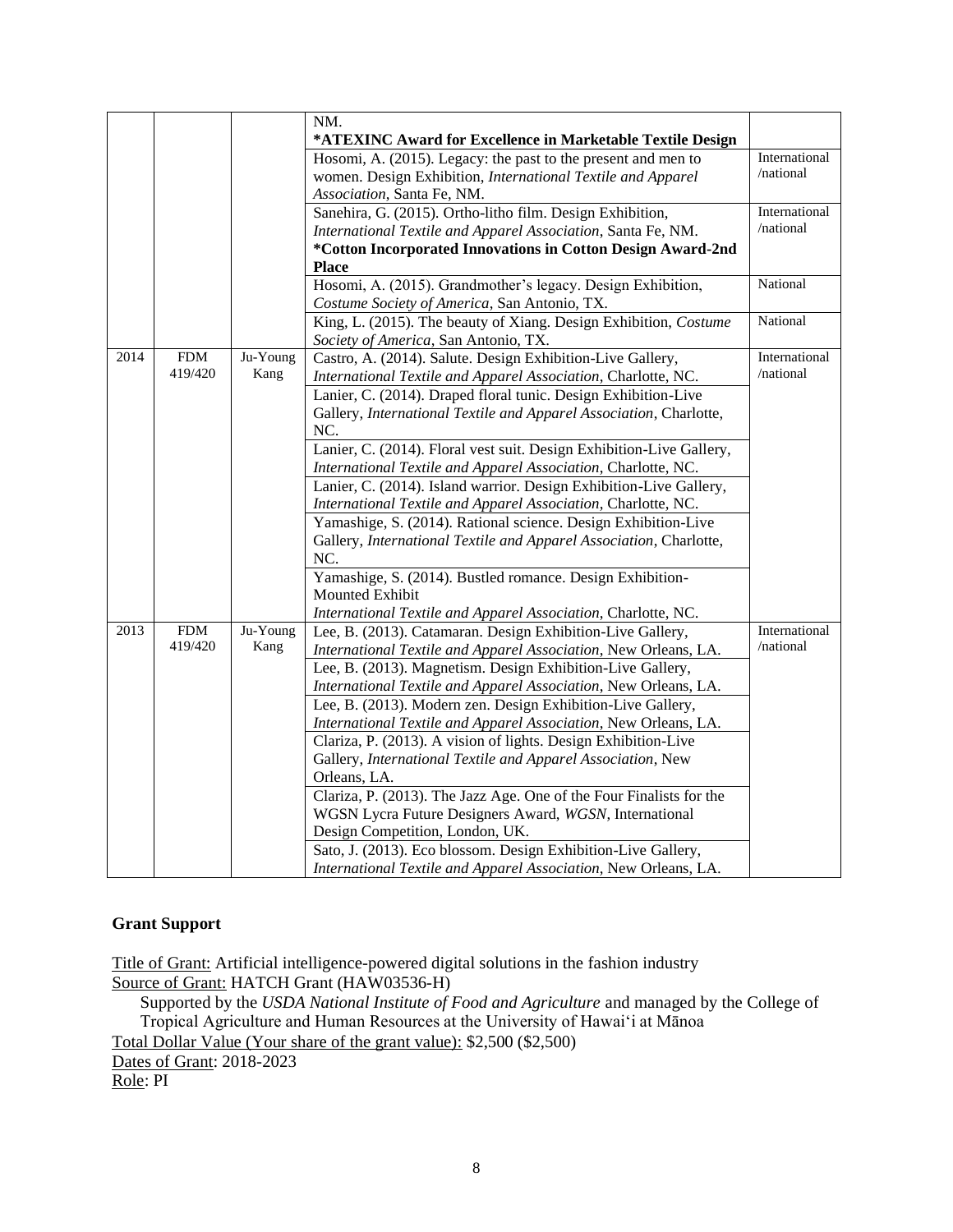Title of Grant: 3D Virtual costume museum exhibition for Hawaiian and east Asian collections Source of Grant: University of Hawai'i Women's Campus Club Grant Total Dollar Value (Your share of the grant value): \$2,000 (\$1,500) Dates of Grant: 2017 Role: PI

Title of Grant: Online co-design community for Hawaiian fashions Source of Grant: HATCH Grant (HAW03526-H) Supported by the *USDA National Institute of Food and Agriculture* and managed by the College of Tropical Agriculture and Human Resources at the University of Hawai'i at Mānoa Total Dollar Value (Your share of the grant value): \$5,100 (\$5,100) Dates of Grant: 2013-2017 Role: PI

Title of Grant: E-Industry competitive structure and e-market demand for Hawaiian Aloha fashions Source of Grant: HATCH Grant (HAW03524-H) Supported by the *USDA National Institute of Food and Agriculture* and managed by the College of Tropical Agriculture and Human Resources at the University of Hawai'i at Mānoa

Total Dollar Value (Your share of the grant value): \$6,900 (\$6,900)

Dates of Grant: 2013-2018 Role: PI

Title of Grant: University research council travel grant Source of Grant: University of Hawai'i Total Dollar Value (Your share of the grant value): \$2,000 (\$2,000); \$1,500 (\$1,500); \$1,500 (\$1,500) Dates of Grant: 2013; 2015; 2017 Role: PI

# **Presentations at Conferences** (\*Presenter; \*\*Award)

Title: Experiencing the difference between a virtual and in-person fit session. Authors: \*Lin, S., & **Kang, J. Y. M**. & Boorady, L. Name of Conference: International Textile and Apparel Association #77 Location: Virtual Date of Presentation: November 2020

Title: Body scanning to develop an avatar for fitting simulation. Authors: \*Lin, S., & **Kang, J. Y. M**. Name of Conference: International Textile and Apparel Association #76 Location: Las Vegas, CA Date of Presentation: November 2019

Title: Virtual costume museum exhibition incorporating 3-D technology. Authors: **Kang, J. Y. M**. & \*Lin, S. Name of Conference: International Textile and Apparel Association #76 Location: Las Vegas, CA Date of Presentation: November 2019

Title: Creation of a 3D digital fashion show with 3D virtual prototyping of clothing.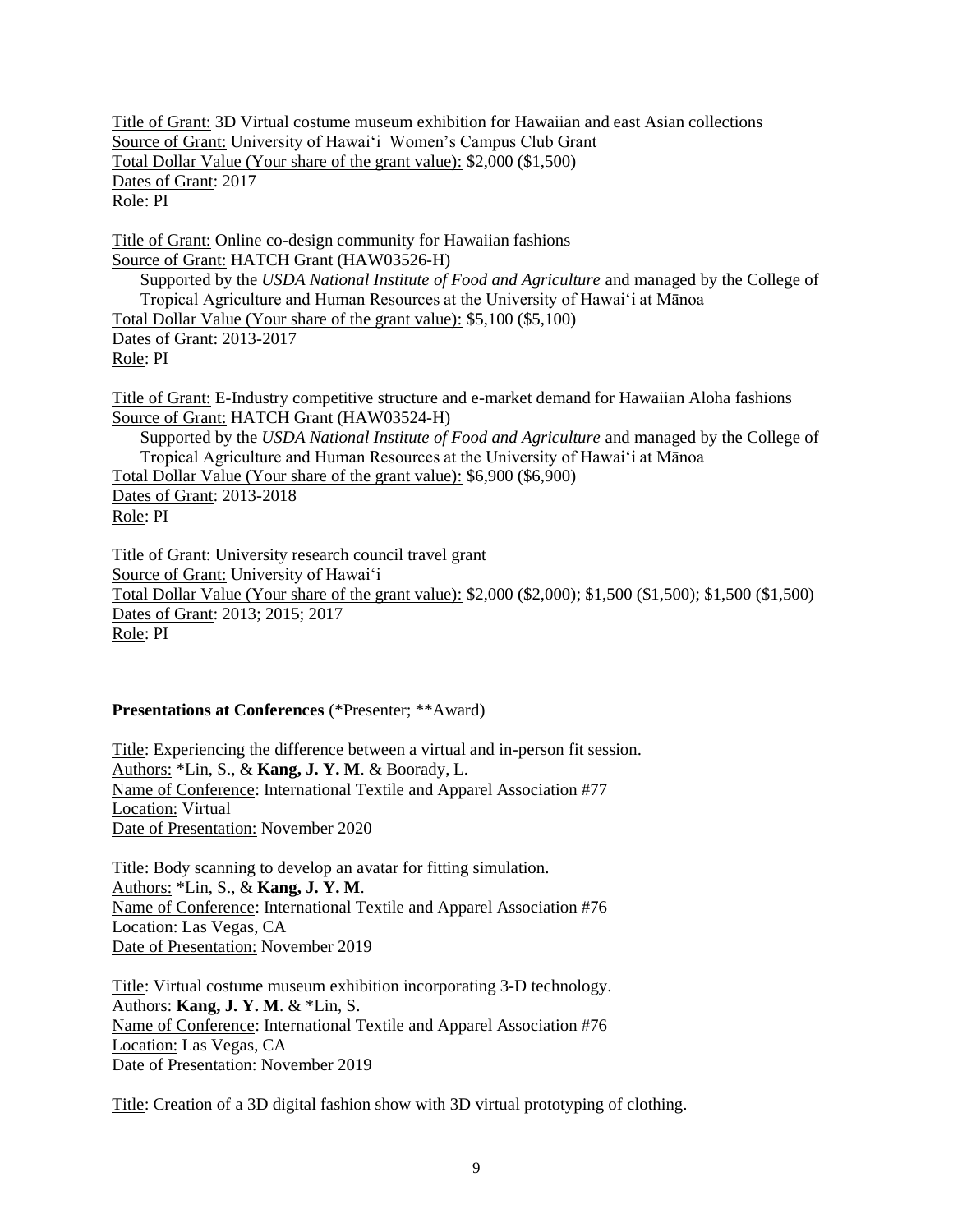Authors: \***Kang, J. Y. M**. Name of Conference: International Textile and Apparel Association #74 Location: St. Petersburg, FL Date of Presentation: November 2017

Title: Social-Local-Mobile consumers' fashion lifestyle and omnichannel shopping. Authors: \***Kang, J. Y. M**. Name of Conference: International Textile and Apparel Association #74 Location: St. Petersburg, FL Date of Presentation: November 2017 **\*\*ITAA Paper of Distinction Award, Consumer Behavior Track**

Title: Augmented reality mobile apps in fashion retail: Expectancy-value judgments. Authors: \***Kang, J. Y. M.** Name of Conference: International Textile and Apparel Association #74 Location: St. Petersburg, FL Date of Presentation: November 2017

Title: E-Industry competitive structure and e-market demand for Hawaiian Aloha fashions. Authors: \***Kang, J. Y. M**., Lin, S., Reilly, A., & Bahng, Y. Name of Conference: The Society Fashion & Textile Industry International Conference Location: Honolulu, HI Date of Presentation: July 2016 **\*\*SFTI Best Poster Presentation Award**

Title: Virtual prototyping for planning from product design to retail store visualizations and simulations. Authors: \***Kang, J. Y. M**. Name of Conference: International Textile and Apparel Association #72 Location: Santa Fe, NM Date of Presentation: November 2015

Title: Customer interface design for co-creation in the social era. Authors: \***Kang, J. Y. M**. Name of Conference: International Textile and Apparel Association #72 Location: Santa Fe, NM Date of Presentation: November 2015

Title: Omni-channel purchase journey with multi-device paths. Authors: Novikoff, S. L., Schmidt, C., & \***Kang, J. Y. M**. Name of Conference: International Textile and Apparel Association #72 Location: Santa Fe, NM Date of Presentation: November 2015

Title: Downloading and usage intentions of mobile location-based retail apps: Perceived characteristics of innovations. Authors: \***Kang, J. Y. M**., Mun, J., & Johnson, K. K. P. Name of Conference: International Textile and Apparel Association #71 Location: Charlotte, NC Date of Presentation: November 2014

Title: Eco-Customer relationship marketing tactics through social media, eco-customer retention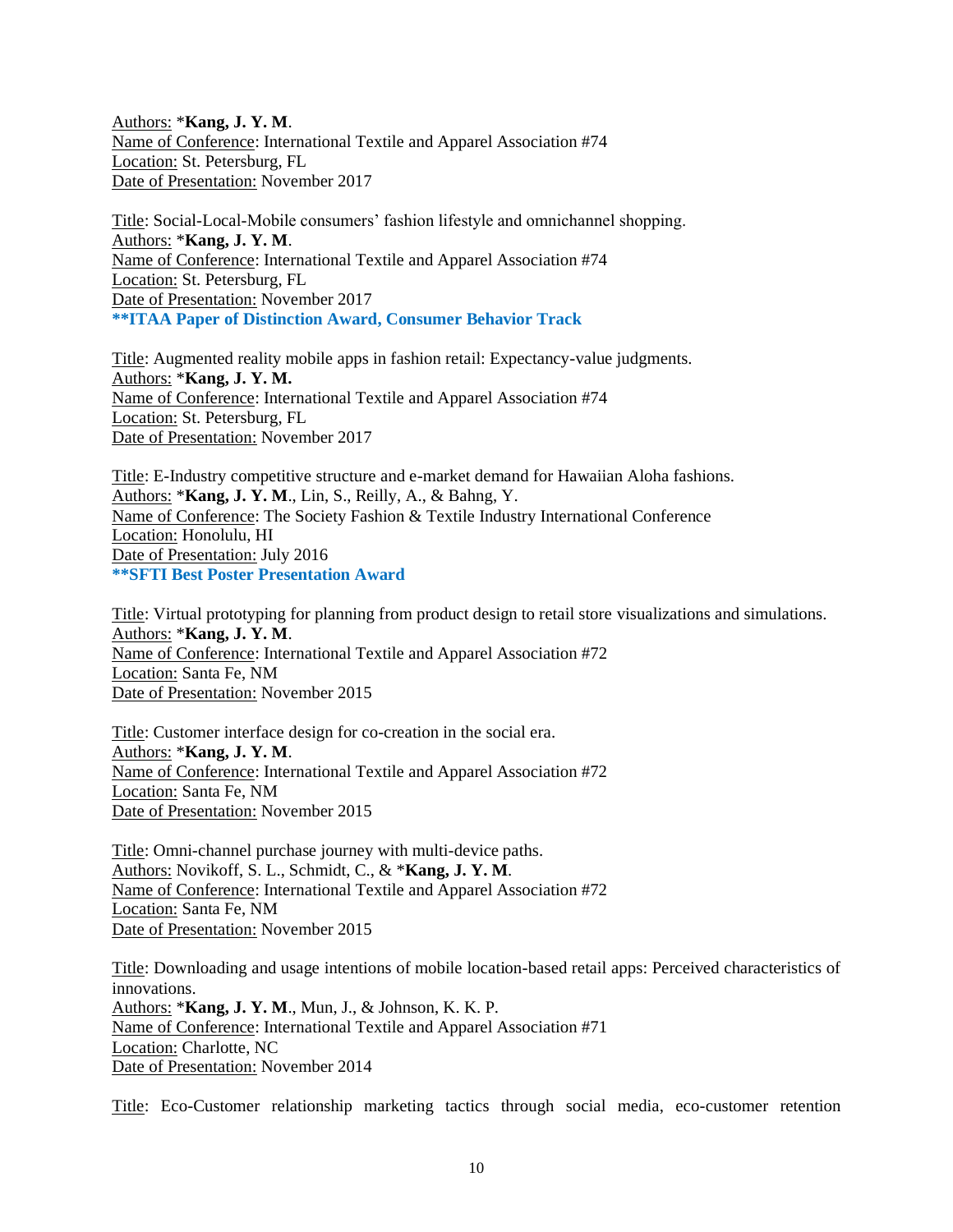orientation of the retailer, and patronage behavior. Authors: \***Kang, J. Y. M**. Name of Conference: International Textile and Apparel Association #71 Location: Charlotte, NC Date of Presentation: November 2014

Title: Showrooming, webrooming, and user-generated content creation: The moderating effect of SoLoMo. Authors: \***Kang, J. Y. M**. Name of Conference: International Textile and Apparel Association #71 Location: Charlotte, NC Date of Presentation: November 2014 \*\***ITAA Paper of Distinction Award, Consumer Behavior Track**

Title: F-Store loyalty in f-commerce: A multichannel perspective. Authors: **Kang, J. Y. M**., & \*Johnson, K. K. P. Name of Conference: American Collegiate Retailing Association Location: Dallas, TX Date of Presentation: April 2014

Title: Fitting simulation evaluated on self-body scanned and programmed avatars. Authors: \*Lin, S., Johnson, R., **Kang, J. Y. M**., Stricker, D., & Cui, Y. Name of Conference: 4th International Conferences on 3D Body Scanning Technologies Location: Long Beach, CA Date of Presentation: October 2013

Title: Facebook commerce platform and social shopping for apparel: Testing a Mowen's 3M model. Authors: \***Kang, J. Y. M**. & Johnson, K. K. P. Name of Conference: International Textile and Apparel Association #70 Location: New Orleans, LA Date of Presentation: November 2013

Title: An application of Web 3.0: Positive WOM for mobile location-based apparel shopping services usage. Authors: \***Kang, J. Y. M**. & Johnson, K. K. P. Name of Conference: International Textile and Apparel Association #70 Location: New Orleans, LA Date of Presentation: November 2013

Title: Appearance and social psychological meanings of a favorite clothing item. Authors: \***Kang, J. Y. M**. & Johnson, K. K. P. Name of Conference: International Textile and Apparel Association #70 Location: New Orleans, LA Date of Presentation: November 2013

Title: Augmented reality and motion capture e-shopping usage for apparel: Webcam social shopper. Authors: \***Kang, J. Y. M**. Name of Conference: International Textile and Apparel Association #70 Location: New Orleans, LA Date of Presentation: November 2013

Title: Repurchase loyalty for customer social co-creation e-marketplaces.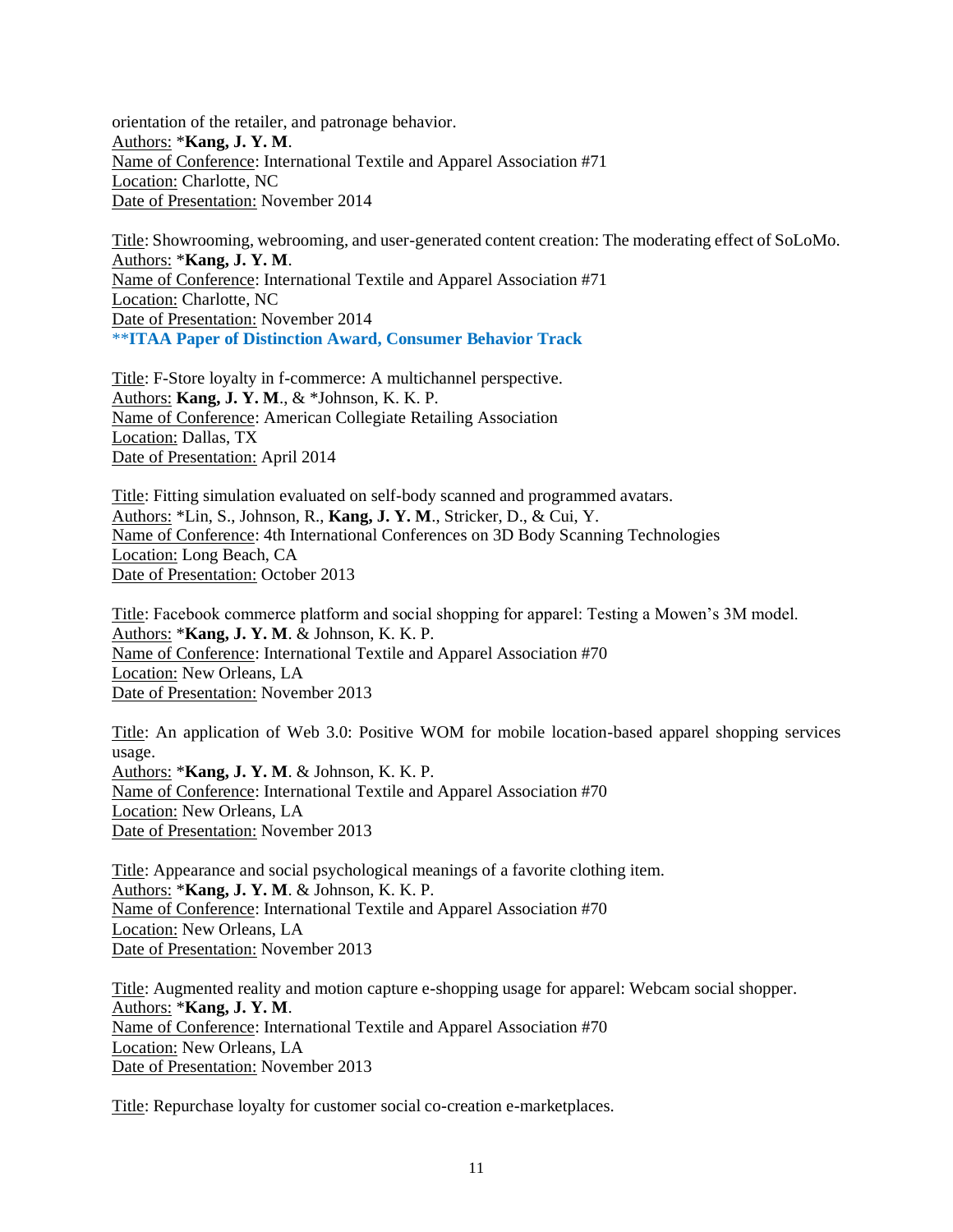Authors: \***Kang, J. Y. M**. Name of Conference: International Textile and Apparel Association #70 Location: New Orleans, LA Date of Presentation: November 2013

Title: Body scanning avatar and draping simulation. Authors: \*Lin, S., **Kang, J. Y. M**., & Yan, C. Name of Conference: International Textile and Apparel Association #70 Location: New Orleans, LA Date of Presentation: November 2013

Title: M-Consumer segmentation: M-communication, m-distribution, and m-accessibility. Authors: \***Kang, J. Y. M**. & Johnson, K. K. P. Name of Conference: International Textile and Apparel Association #69 Location: Honolulu, HI Date of Presentation: November 2012

Title: Appearance comparison and clothing practices for enhancing mood. Authors: \***Kang, J. Y. M**. & Johnson, K. K. P. Name of Conference: International Textile and Apparel Association #69 Location: Honolulu, HI Date of Presentation: November 2012

Title: How does social commerce work for apparel shopping?: Apparel social e-shopping with social network storefronts. Authors: \***Kang, J. Y. M**. & Johnson, K. K. P. Name of Conference: International Textile and Apparel Association #69 Location: Honolulu, HI Date of Presentation: November 2012 **\*\*ITAA Best Paper Award (Doctoral 1st place)**

Title: Retail entrepreneurship: A Latino perspective. Authors: Kim, H-Y., Johnson, K. K. P., & \***Kang, J. Y. M**. Name of Conference: American Marketing Association/American Collegiate Retailing Association Location: Seattle, WA Date of Presentation: April 2012

Title: Use of clothing to enhance mood: Personality traits, beliefs, social appearance anxiety, and perceived clothing functions as determinants. Authors: \***Kang, J. Y. M**., Kim, J., & Johnson, K. K. P Name of Conference: International Textile and Apparel Association #68 Location: Philadelphia, PA Date of Presentation: November 2011

Title: Influence of mobile affinity, OSL, and personal values on m-shopping attitude and intention: A mixed methods inquiry. Authors: \***Kang, J. Y. M**., & Johnson, K. K. P Name of Conference: International Textile and Apparel Association #68 Location: Philadelphia, PA Date of Presentation: November 2011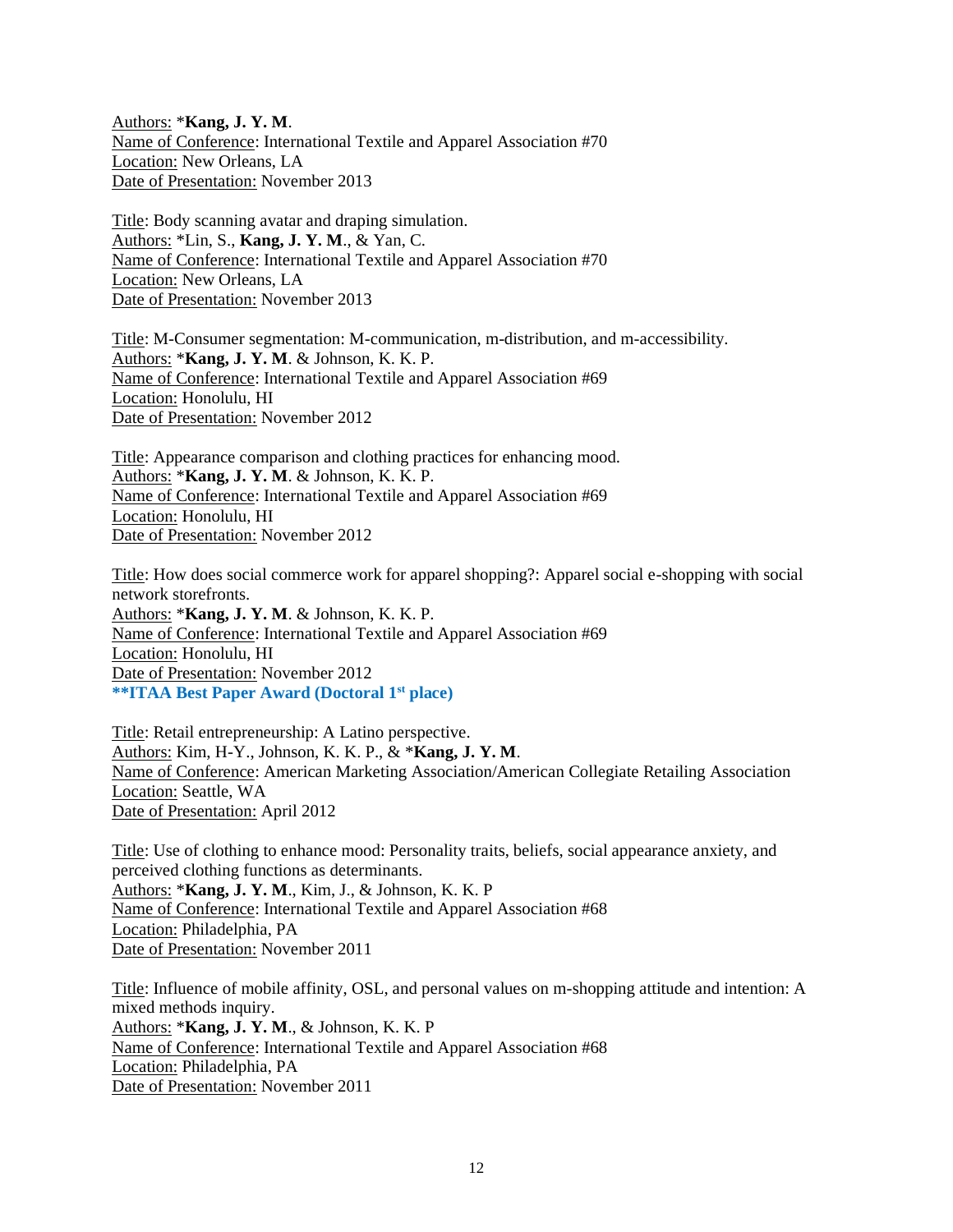Title: Applying vanity theory to luxury consumption behavior. Authors: Kim, H. Y., Yoo, J., \***Kang, J. Y. M**., & Mun, J. M., Johnson, K. K. P. Name of Conference: International Textile and Apparel Association #68 Location: Philadelphia, PA Date of Presentation: November 2011

Title: Latino retail entrepreneurs in Minnesota: A Delphi method approach. Authors: Kim, H. Y., Johnson, K. K. P., \***Kang, J. Y. M**., & Lee, J. Y. Name of Conference: International Textile and Apparel Association #68 Location: Philadelphia, PA Date of Presentation: November 2011

Title: Mass customization 2.0: Testing a co-design experience model. Authors: Wu, J., Damminga, C., \***Kang, J. Y. M**., Kim, H-Y., & Johnson, K. K. P. Name of Conference: International Textile and Apparel Association #68 Location: Philadelphia, PA Date of Presentation: November 2011

Title: Consumer decision making styles and their relationship to social shopping for apparel using social networking sites. Authors: **Kang, J. Y. M**., \*Johnson, K. K. P., & Wu, J. Name of Conference: KAMS Spring International Conference/2011 ITAA-KAMS Joint Symposium Location: Seoul, South Korea Date of Presentation: May 2011

Title: Effect of consumer relationship proneness on perceived loyalty program attributes and resistance to change. Authors: Kim, H-Y., \***Kang, J. Y. M**., & Johnson, K. K. P. Name of Conference: American Collegiate Retailing Association Location: Boston, MA Date of Presentation: April 2011 **\*\*ACRA Best Paper Award**

Title: Consumer co-design communities online: A mixed method study of motivation and experience. Authors: \*Janigo, K. A., Wu, J., & **Kang, J. Y. M**. Name of Conference: International Textile and Apparel Association #67 Location: Montreal, QC, Canada Date of Presentation: November 2010

Title: Socialization and teen fashion magazines: What are the messages? Authors: Johnson, K. K. P., \*Mun, J., Ju, H., **Kang, J. Y. M**., Kim, H-Y., & Wu, J. Name of Conference: International Textile and Apparel Association #67 Location: Montreal, QC, Canada Date of Presentation: November 2010

Title: A test of the moderating effect of proximity of clothing to self on the relationship between body dissatisfaction and appearance management behaviors. Authors: \*Kim, J., \***Kang, J. Y. M**., & Johnson, K. K. P. Name of Conference: International Textile and Apparel Association #67 Location: Montreal, QC, Canada Date of Presentation: November 2010